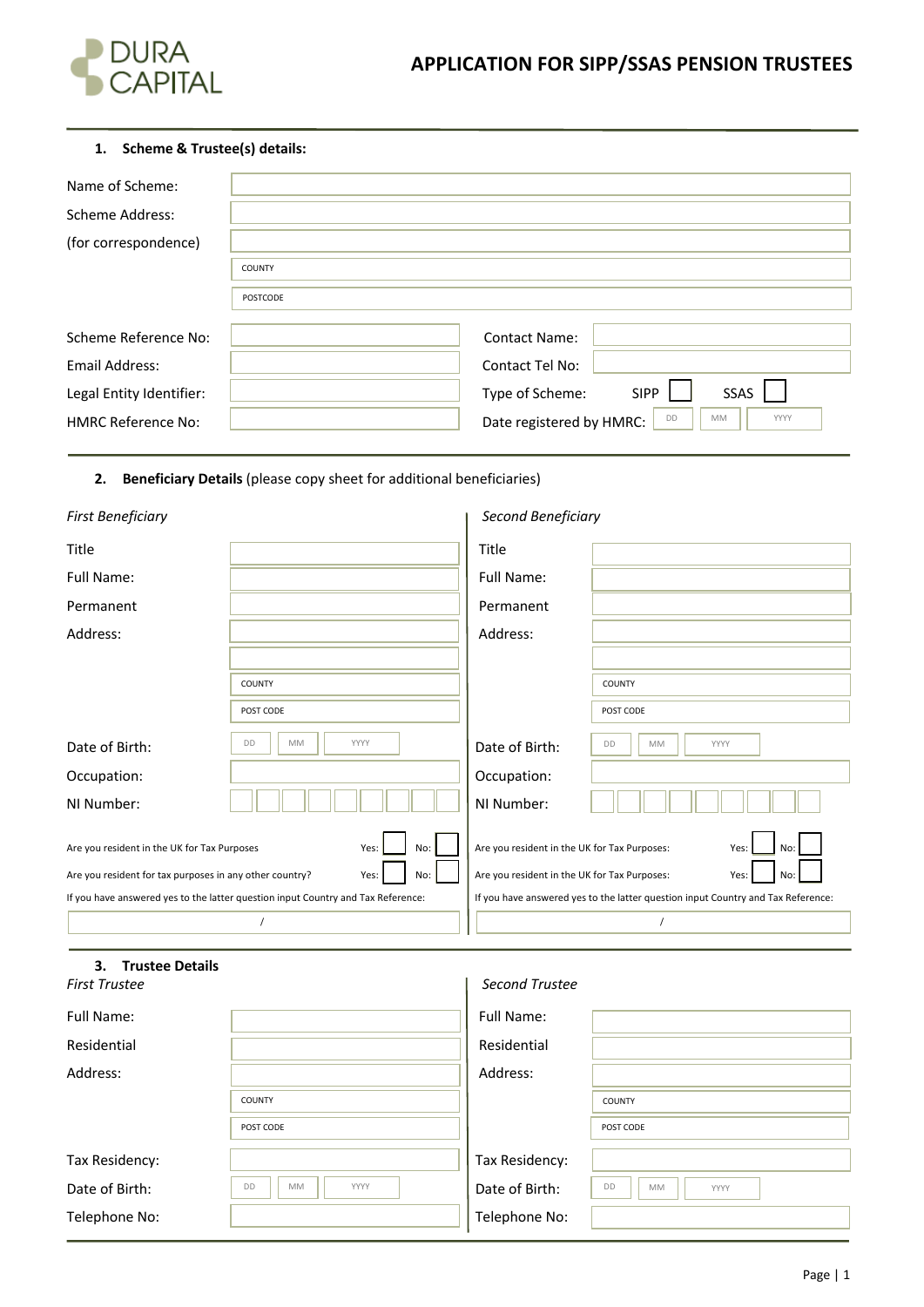

# **4. Trustee Details (…continued)**

| <b>Third Trustee</b> |                  | <b>Fourth Trustee</b> |                         |
|----------------------|------------------|-----------------------|-------------------------|
| Full Name:           |                  | <b>Full Name:</b>     |                         |
| Residential          |                  | Residential           |                         |
| Address:             |                  | Address:              |                         |
|                      | <b>COUNTY</b>    |                       | <b>COUNTY</b>           |
|                      | POST CODE        |                       | POST CODE               |
| Tax Residency:       |                  | Tax Residency:        |                         |
| Date of Birth:       | DD<br>MM<br>YYYY | Date of Birth:        | DD<br>MM<br><b>YYYY</b> |
| Telephone No:        |                  | Telephone No:         |                         |

# **5. Payment Details**

All redemptions will be transmitted to the following bank/building society account. Payments can only be made into an account with a bank of building society within the UK Clearing system.

| Bank / Building Society Name: |                                                                                            |  |  |
|-------------------------------|--------------------------------------------------------------------------------------------|--|--|
| Account Holder Name:          |                                                                                            |  |  |
|                               | Sort Code:<br>Account Number:                                                              |  |  |
|                               | Building Society Reference or Roll Number                                                  |  |  |
|                               | Source of Funds – what has created / is generating the funds being used to open this plan? |  |  |
| <b>Accumulated Savings</b>    | Pension Lump Sum<br>Employment related (e.g. Bonus)<br><b>Property Sale</b>                |  |  |
| Inheritance                   | Reinvestment of matured funds<br>Transfer from another provider                            |  |  |
| Other (please state):         |                                                                                            |  |  |

# **6. Investment Details** (Minimum £3,000.00)

| <b>Product Name</b> | Amount $(E)^*$ | <b>Adviser Fee</b><br>$(E \text{ or } \%)$ | Adviser Fee has been settled<br>Directly with Customer (circle) |
|---------------------|----------------|--------------------------------------------|-----------------------------------------------------------------|
|                     |                |                                            | YES $\bigcap$ NO $\bigcap$                                      |

# **\*Investment amount must be in whole pounds.**

Please submit the above investment amount by bank transfer to the details below:

| <b>Bank Name:</b>                     | <b>HSBC Bank</b>                              |
|---------------------------------------|-----------------------------------------------|
| <b>Account Name:</b>                  | Dura Capital Client Money Holding Account     |
| Sort Code:                            | 40-02-50                                      |
| Account Number:                       | 71426273                                      |
| IBAN:                                 | GB85MIDL40025071426273                        |
| <b>Payment Reference (MANDATORY):</b> | Please use your Legal Entity Identifier (LEI) |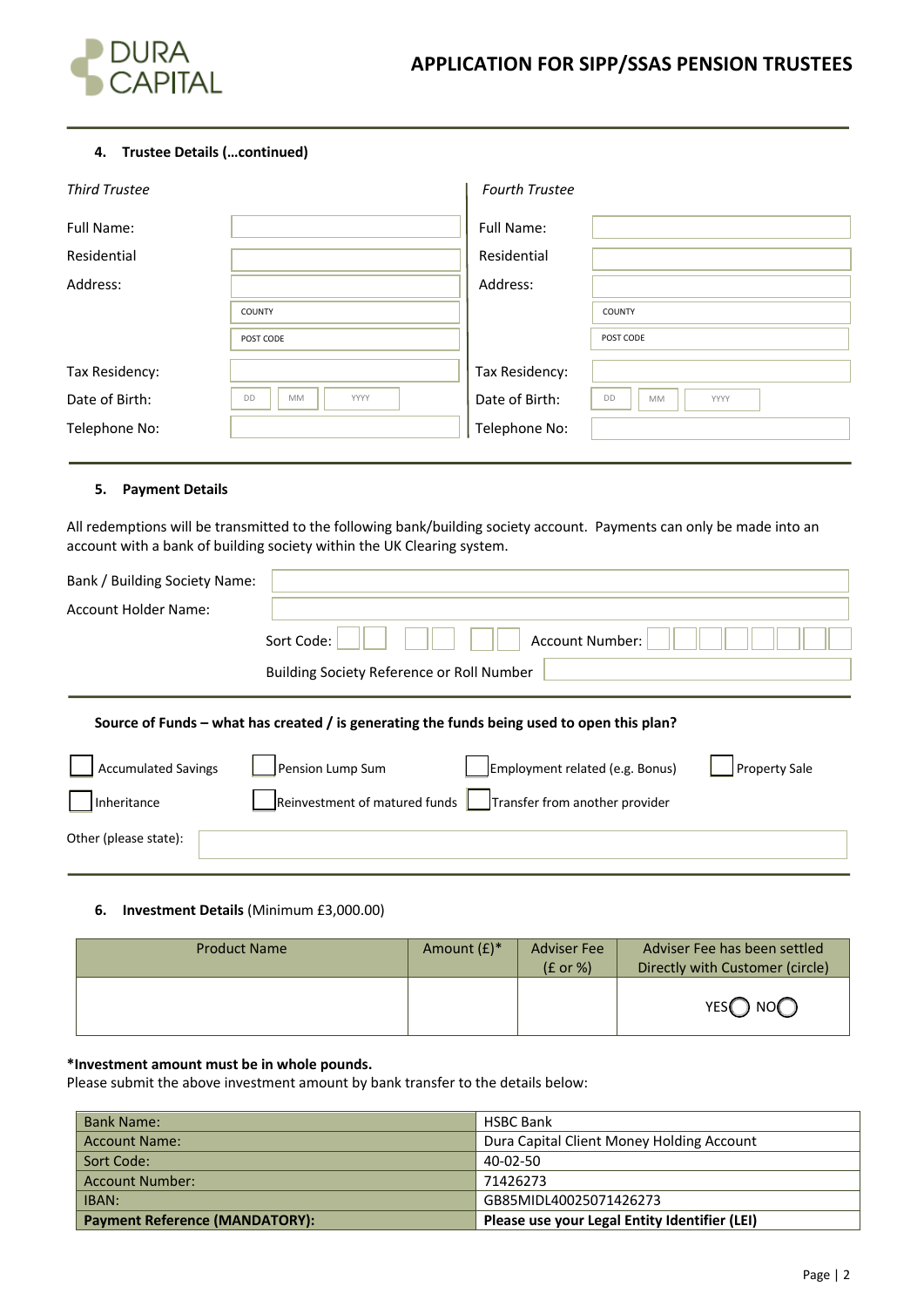

### **7. Data Protection – uses of your data**

Dura Capital Limited is committed to processing your data in accordance with the Data Protection Act 1998. We may use your personal data to provide you with services you request from us, manage your accounts, make decisions, detect and prevent fraud, for analysis and assessment, and to ensure that we comply with legal and regulatory requirements. For further details of how Dura Capital Limited uses your information, please read our Data Protection Statement on our website www.duracapital.co.uk or ask for a printed copy.



I/We do not wish to receive marketing information by post and telephone.

By signing this form you agree that we can use and disclose your information in the ways described in our Data Protection Statement, as amended or updated from time to time.

### **8. Declaration**

I/We declare that I/we are authorised to provide all instructions in relation to this investment either as Trustee for the Scheme or as specifically authorised as a signatory on behalf of the Scheme (authority provided).

- ▶ I/We confirm that the information given on this application at the date of signing is true, complete and correct to the best of our knowledge and belief.
- ▶ I/We declare that I/we understand the Plan brochure, including the Plan Risks and accept the Terms and Conditions and agree to be bound by the Terms and Conditions under which our plan will be managed.
- > I/We acknowledge that in order to comply with its obligations under UK tax legislation, Dura Capital Limited may request me/us to provide additional information and/or documentation related to the tax status of my/our organisation and any trustee, settlor, protector or beneficiary. I/We agree to comply at all times with such a request from Dura Capital Limited within the time specified by Dura Capital Limited in its request.
- > I/We have taken any and all independent advice required, do not require any further consent and will not be in breach of any regulatory or trust provisions in making this investment.
- I/We agree to advise Dura Capital Limited within 30 days in writing of any changes in the information contained in this Application Form, including any changes to the Trustee Holder. I/We agree to provide evidence of the change if I am/we are asked to.
- ▶ I/We confirm that I/we have the full power to invest in the Plans and have taken all action necessary to authorise the completion of this application and the person(s) signing this Application Form have full power, consents and authority to do so on our behalf.
- $\triangleright$  I/We are not acting on behalf of a resident of the United States or a U.S. Person (as defined under the Internal Revenue Code of 1986, as amended) and I/we will not assist any person who is resident in the United States or a U.S. Person to acquire an interest in the Trust/Bond. I/We agree to inform you immediately should I/we believe anyone connected with the trust becomes a resident of the United States or a U.S. Person.
- $\triangleright$  I/We are not acting on behalf of a person who is in the United States or who is a U.S. Person (as defined in Regulation S under the U.S. Securities Act of 1933, as amended).
- $\triangleright$  I/We authorise Dura Capital Limited to hold the subscriptions, Plan Investments, interest and any other rights or proceeds in connection with our investments and any other cash and upon our request to transfer or pay to the Scheme any investments, interest, rights or other proceeds in connection with such investments.
- $\triangleright$  I/We agree that our money will be used to purchase securities issued by the Issuer
- I/We accept that the Plan Manager will only provide an annual statement on the value of the Plan.
- ▶ I/We confirm that I/we have read and understood the Key Information Document and Plan Brochure(s), including Plan risks and selling restrictions, and the Terms and Conditions under which your Plan will be managed.

#### **Notes:**

- 1. Money Laundering Regulations (as amended): Under the regulations there is a legal requirement to prove the identity of people who wish to make an investment. In order to comply with these regulations, we require the Verification of Identify Section of this form to be completed.
- 2. Your Plan is designed to be held without change until it matures. The interim value of the underlying investment of the Plan does not directly impact on the benefits generated. The capital return from the Plan depends on the level of the Index/Indices at maturity and its/their performance throughout the Plan Term, which can be obtained from us or from public sources. We will send you Plan Statements once a year with information on how your Plan is progressing.
- 3. Capitalised terms unless otherwise defined, have the meanings given to them in the Terms and Conditions within the Plan brochure.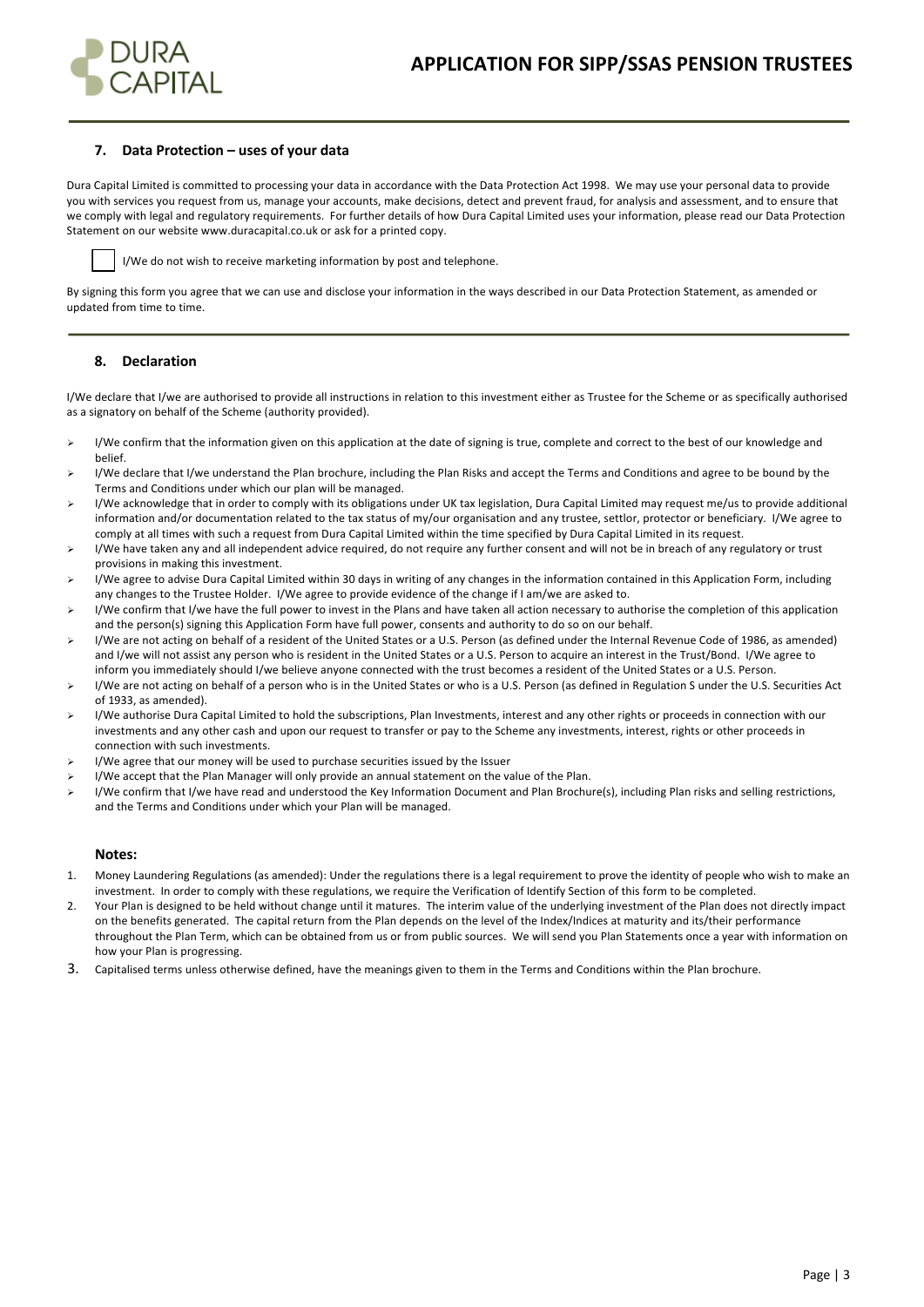

### **9. Your signature** (please copy sheet for additional Signatories)

| <b>Authorised Signatory</b> | Date: $/$ / |  |
|-----------------------------|-------------|--|
| <b>Full Name:</b>           |             |  |
| Capacity                    |             |  |
|                             |             |  |
| <b>Authorised Signatory</b> | Date:       |  |
| <b>Full Name:</b>           |             |  |
| Capacity                    |             |  |

# **PLEASE PROVIDE AN UP TO DATE LIST OF AUTHORISED SIGNATORIES (INCLUDING SAMPLE SIGNATURES) WHEN YOU SUBMIT THIS APPLICATION**

## **10. Adviser Section**

| Name of Registered Individual:                                                           |                                                                                                                                                                                                                          |  |
|------------------------------------------------------------------------------------------|--------------------------------------------------------------------------------------------------------------------------------------------------------------------------------------------------------------------------|--|
| Name of Company:                                                                         |                                                                                                                                                                                                                          |  |
| Address:                                                                                 |                                                                                                                                                                                                                          |  |
|                                                                                          | Post Code:                                                                                                                                                                                                               |  |
| Telephone Number:                                                                        | $+44$                                                                                                                                                                                                                    |  |
| Email Address:                                                                           |                                                                                                                                                                                                                          |  |
| Name of network:<br>Financial Services Register reference number:                        | Are you a member of a network? Yes $\bigcirc$ No $\bigcirc$ If yes, are you directly authorised $\bigcirc$ or an authorised representative?<br>Principal's Financial Services Register reference number (if applicable): |  |
| Please tick ONE of the following to confirm.<br>Tick to confirm this was an advised sale | Tick to confirm this was a non-advised sale with appropriateness                                                                                                                                                         |  |

I declare that the information stated in the application has been completed to the best of my knowledge and believe and I have agreed any adviser charge with the applicant.

I have provided the investor with a Plan Brochure and Key Information Document.

I confirm that all dealings with the investor have been carried out in accordance with the requirements of the FCA Handbook and in accordance with my obligations under Dura Capital's current Terms of Business.

I confirm that where I have provided the customer with investment advice in relation to the product(s) in accordance with the guidance set out in the Plan documentation, I have assessed the suitability of this product with respect to the customer's investment objectives and circumstances. Where conducting business on a non-advised basis, I have found the Plan to be appropriate for the customer's investment objectives and circumstances.

I acknowledge my responsibility to evaluate all information on the Plan and confirm that were I have given advice, I have the necessary knowledge and experience to be deemed competent to assess the Plan and its suitability to an applicant's circumstances and investment objectives.

Tick to confirm declaration above